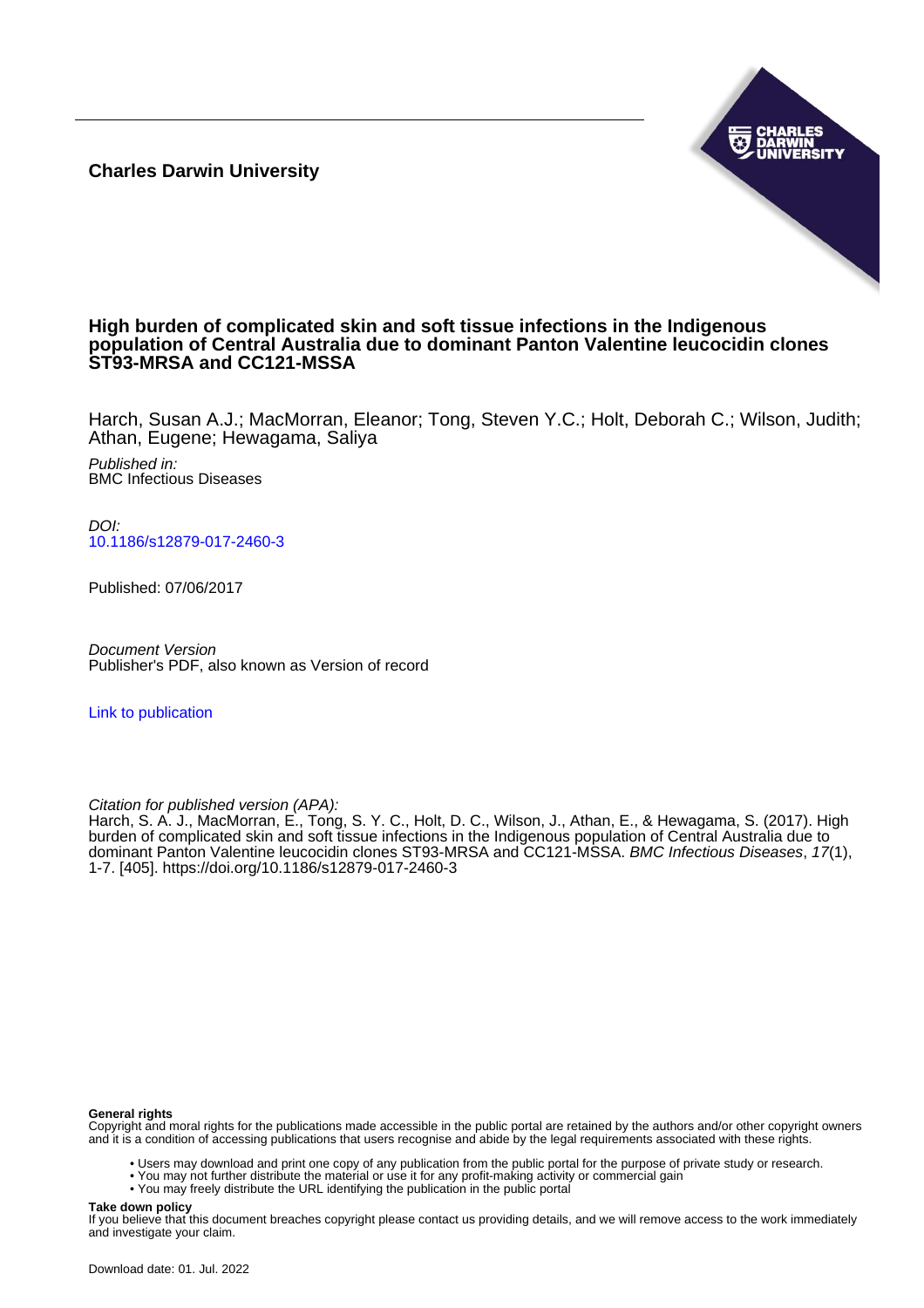# **RESEARCH ARTICLE Example 2014 12:30 The Community Community Community Community Community Community Community**



# High burden of complicated skin and soft tissue infections in the Indigenous population of Central Australia due to dominant Panton Valentine leucocidin clones ST93-MRSA and CC121-MSSA

Susan A.J. Harch $^{1,4^*}$ , Eleanor MacMorran $^1$ , Steven Y.C. Tong $^{2,5}$ , Deborah C. Holt $^2$ , Judith Wilson $^2$ , Eugene Athan $^3$ and Saliya Hewagama<sup>1</sup>

# Abstract

**Background:** Superficial skin and soft tissue infections (SSTIs) are common among the Indigenous population of the desert regions of Central Australia. However, the overall burden of disease and molecular epidemiology of Staphylococcus aureus complicated SSTIs has yet to be described in this unique population.

Methods: Alice Springs Hospital (ASH) admission data was interrogated to establish the population incidence of SSTIs. A prospective observational study was conducted on a subset of S. aureus complicated SSTIs (carbuncles and furuncles requiring surgical intervention) presenting during a one month period to further characterize the clinical and molecular epidemiology. High resolution melting analysis was used for clonal complex discrimination. Real-time polymerase chain reaction identifying the *lukF* component of the Panton Valentine leucocidin (pvl) gene determined pvl status. Clinical and outcome data was obtained from the ASH medical and Northern Territory shared electronic health records.

**Results:** SSTIs represented 2.1% of ASH admissions during 2014. 82.6% occurred in Indigenous patients ( $n = 382$ ) with an estimated incidence of 18.9 per 1, 000 people years compared to the non-Indigenous population of 2.9 per 1000, with an incident rate ratio of 6.6 (95% confidence interval 5.1–8.5). Clinical and molecular analysis was performed on 50 isolates from 47 patients. Community-associated methicillin-resistant S. aureus (CA-MRSA) predominated (57% of isolates). The high burden of SSTIs is partly explained by the prevalence of pvl positive strains of S. aureus (90% isolates) for both CA-MRSA and methicillin-susceptible S. aureus (MSSA). ST93-MRSA and CC121-MSSA were the most prevalent clones. SSTIs due to ST93-MRSA were more likely to require further debridement ( $p = 0.039$ ), however they also more frequently received inactive antimicrobial therapy ( $p < 0.001$ ).

**Conclusions:** ST93-MRSA and CC121-MSSA are the dominant causes of carbuncles and furuncles in Central Australia. Both of these virulent clones harbor pvl but the impact on clinical outcomes remains uncertain. The high prevalence of CA-MRSA supports empiric vancomycin use in this population when antimicrobial therapy is indicated. Prompt surgical intervention remains the cornerstone of treatment.

Keywords: Staphylococcus aureus, Methicillin resistance, Abscess, Panton Valentine leucocidin

\* Correspondence: [susan.harch@sa.gov.au](mailto:susan.harch@sa.gov.au) <sup>1</sup>

<sup>1</sup> Alice Springs Hospital, Alice Springs, Northern Territory, Australia

4 SA Pathology, PO Box 14, Rundle Mall, Adelaide, South Australia 5000, Australia

Full list of author information is available at the end of the article



© The Author(s). 2017 **Open Access** This article is distributed under the terms of the Creative Commons Attribution 4.0 International License [\(http://creativecommons.org/licenses/by/4.0/](http://creativecommons.org/licenses/by/4.0/)), which permits unrestricted use, distribution, and reproduction in any medium, provided you give appropriate credit to the original author(s) and the source, provide a link to the Creative Commons license, and indicate if changes were made. The Creative Commons Public Domain Dedication waiver [\(http://creativecommons.org/publicdomain/zero/1.0/](http://creativecommons.org/publicdomain/zero/1.0/)) applies to the data made available in this article, unless otherwise stated.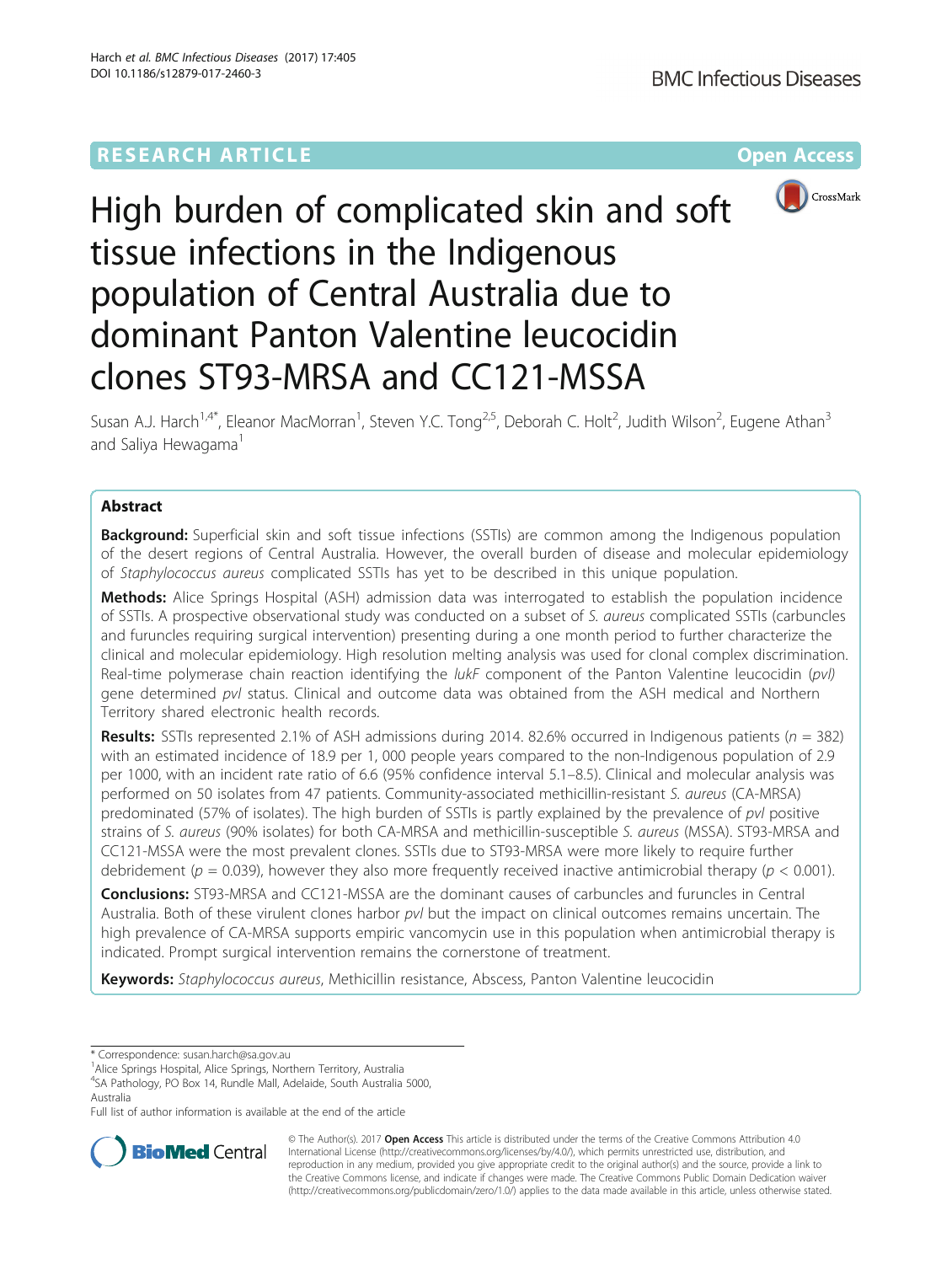# Background

Indigenous populations worldwide suffer from a high burden of infectious diseases. As with Indigenous populations elsewhere, Indigenous Australians of Central Australia share many of the same issues of remoteness, overcrowding, poverty and poor access to sanitation and health care [[1](#page-7-0)–[3\]](#page-7-0).

Skin and soft tissue infections (SSTIs) are observed to be extremely common within the Indigenous population of Central Australia. The combination of socioeconomic disadvantage, high rates of communicable infections such as scabies and non-communicable diseases including diabetes mellitus provide a highly vulnerable host for SSTIs [\[2](#page-7-0), [3\]](#page-7-0). Staphylococcus aureus infection is responsible for significant morbidity and mortality amongst this population, with SSTIs the leading cause of S. aureus bacteraemia [[4\]](#page-7-0) and frequently associated with prolonged hospital admissions for wound care with subsequent community dislocation. Despite this, the burden of disease due to superficial SSTIs in the Central Australian Indigenous population has not previously been investigated.

Community-associated methicillin-resistant S. aureus (CA-MRSA) and Panton Valentine leucocidin (PVL) positive infection are prevalent and seemingly on the increase in regional studies on S. aureus bacteraemia  $[4-7]$  $[4-7]$  $[4-7]$  $[4-7]$ . The rise of this S. *aureus* phenotype may be contributing to the burden of SSTIs related disease [[8\]](#page-7-0). While the molecular epidemiology of S. aureus has been described in Indigenous Australians in tropical northern Australia [[9\]](#page-7-0), data on the circulating S. aureus clones associated with SSTIs is lacking for the geographically and ethnically distinct desert regions of Central Australia. Furthermore, the correlates between the molecular epidemiology and clinical characteristics including outcomes of complicated S. aureus SSTIs is unknown.

Additionally, the prevalence of a newly defined species, S. argenteus [[10\]](#page-7-0) has not been established. This is of interest as S. argenteus, formerly known as S. aureus CC75, is common in the Indigenous population of tropical northern Australia [[11\]](#page-7-0).

## Methods

Alice Springs Hospital (ASH) is the sole hospital providing tertiary health services for Central Australia, a population of approximately 60, 000 over a catchment area of 1.6 million square kilometers [\[12](#page-7-0)]. The catchment region is predominantly within the Northern Territory but also extends into Western Australia, South Australia and Queensland. Approximately 44% of the population identify as Indigenous but represent over 70% of ASH inpatients.

Data pertaining to the Diagnosis-Related Group (DRG) 'cellulitis, boil, furuncle, carbuncle and abscess' for the calendar year 2014 at ASH was queried to establish the incidence of hospital admissions due to SSTIs [[13](#page-7-0)]. Australian Bureau of Statistics (ABS) population data [[14](#page-7-0)] was utilised to calculate the regional incidence of SSTIs. The ABS estimate the total population for the Alice Springs, Barkly, Central Desert and MacDonnell Local Government Areas to be 48, 079 persons, with 20,262 persons identifying as Indigenous and 27,817 persons identifying as non-Indigenous [[14](#page-7-0)].

We conducted a prospective, observational cohort study of a subset of patients presenting to ASH with a complicated, abscess related SSTI during a 1 month period (October 2014). We identified cases via operating theatre lists and included patients with: (1) spontaneous SSTI due to a carbuncle or furuncle, (2) surgical intervention required, and (3) available S. aureus isolate. Exclusion criteria were: (1) secondary infection related to a wound, and (2) polymicrobial infections.

We obtained microbiological cultures from routine clinical specimens, with preference for surgical specimens. S. aureus was identified by routine laboratory protocols (morphology, catalase and Staphaurex tests (Oxoid, 2011)), with organism confirmation and antimicrobial susceptibility testing performed on the Vitek 2 (Biomerieux, version 7.01) using the Clinical Laboratory Standards Institute M100-S24 Performance Standards. We used real-time polymerase chain reaction (PCR) to detect the presence of the nucA, mecA and lukSF genes to determine the status of S. aureus, methicillin-resistance and PVL respectively. High resolution melting (HRM) analysis in conjunction with real-time PCR was used to discriminate the different clonal complexes [[15](#page-7-0)]. We used ST93 rather than CC93 for those inferred to be ST93, as ST93 is a singleton sequence type with no identified related sequence types in the MLST database. We defined CA-MRSA as resistant to <3 non β–lactam antibiotic classes, and multi-resistant MRSA (mMRSA) as resistant to ≥3 non β–lactam antibiotic classes. Clinical data of cases was obtained from ASH medical records and included demographics, co-morbidities, recent hospitalization, infection, treatment and outcome data.

We analyzed differences between clonal types, clinical and outcome data using Analysis of Variance for continuous data and Fisher's exact test for categorical variables in R version 3. 1. 2 (R Development Core Team 2014). Incident rate ratios were calculated in Stata version 14.2 (StataCorp, College Station, Texas).

Ethics approval was granted by the Central Australian Human Research Ethics Committee (HREC-14-223).

# Results

Skin and soft tissue infections represented by the DRG code 'cellulitis, boil, furuncle, carbuncle and abscess'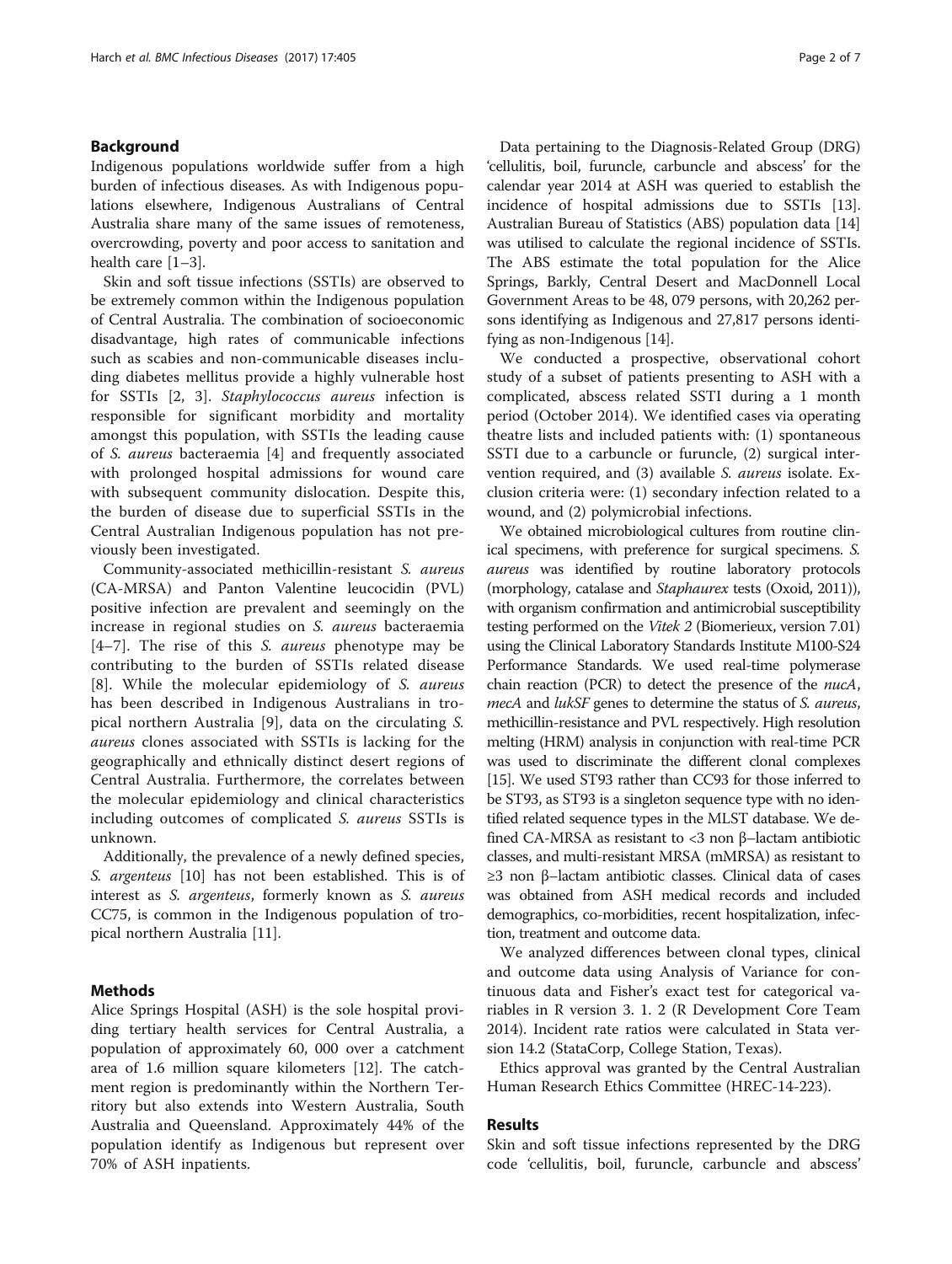constituted 2.1% of all ASH admissions during 2014. Consistent with previous years, it was the most frequent reason for admission under the General Surgical Unit. Overall, there were 462 ASH admissions attributed to SSTIs with the majority occurring in Indigenous patients  $(n = 382, 82.6\%).$  The estimated incidence of SSTIs within the Indigenous population was 18.9 per 1, 000 people years and within the non-Indigenous population was 2.9 per 1, 000 people years, within an incident rate ratio of 6.6 (95% confidence interval 5.1–8.5).

Forty-nine cases for the prospective, observational cohort study were identified following screening and application of exclusion criteria. Most identified as Indigenous (90%), median age was 30 years and approximately 60% were female (Table [1\)](#page-4-0). Despite the young population age, comorbidities with diabetes mellitus (50%), chronic kidney disease (25%), obesity (27%) and scabies infection (25%) were common. Almost half (49%) the population lived in remote communities.

All cases had community onset disease, 36.7% had been admitted to ASH in the preceding 6 months and 38% had CA-MRSA previously isolated (clinical or screening specimens). CA-MRSA was the predominant phenotype (57%). Many patients received inactive empirical antimicrobial therapy (36.7%) prior to surgical intervention. The most frequently prescribed empiric antimicrobials were flucloxacillin (50%), vancomycin (20%) and cephazolin (14%). Surgical intervention was generally performed within 1 day of admission. Blood cultures were obtained in 16 cases (33%) and were positive for MSSA in just one instance.

Clonal complex and pvl status was successfully determined for 50 isolates from 47 patients. Eight clonal complexes were identified (Table [2](#page-5-0)). The clonal complexes with the highest frequency were ST93 (48%) and CC121 (30%). Of the paired isolates, one case had two MSSA strain types (CC5 and CC121) and two cases had concurrent MSSA and CA-MRSA strain types (CC5 and CC8, and CC1 and ST93). *pvl* positive disease dominated the cohort with 90% of isolates carrying the lukSF gene, occurring in both MSSA and CA-MRSA isolates and across all clonal complexes except for CC1 and CC88. S. argenteus was not identified.

There was clear correlation between clones and antimicrobial phenotype. The majority of ST93 isolates were CA-MRSA (96%), whilst all CC121 isolates were MSSA  $(p < 0.001)$ . 60% of CC121 isolates were resistant to clindamycin, compared to 12.5% of ST93 isolates being clindamycin resistant ( $p = 0.006$ ). Trimethoprim/ sulfamethoxazole resistance occurred in two pvl positive CC5 isolates (4%).

There were some differences between S. aureus clones and clinical variables (Table [1](#page-4-0)). On univariate analysis, infections due to ST93 were more likely to require further debridement ( $p = 0.039$ ) but this group also more frequently received inactive antimicrobial therapy prior to debridement ( $p < 0.001$ ).

# **Discussion**

Key findings of this study include the very large burden of SSTIs experienced in Central Australia and the vast disparity between Indigenous and non-Indigenous Australians. The incidence of SSTIs requiring hospitalisation within the Indigenous population of Central Australia is estimated to be 18.8 per 1000 people years. This is almost seven times the incidence for the local non-Indigenous population. More concerning, the incidence is over 30 times the estimated national Australian hospitalisation rate for cutaneous abscesses of 62 per 100, 000 people years [\[16](#page-7-0)]. Moreover the incidence is significantly higher than other developed nations, with an American retrospective survey describing an inpatient admission SSTI incidence of 2.19 per 1, 000 person years [[8](#page-7-0)].

There continues to be a rise in CA-MRSA particularly within Australian Indigenous communities [\[7](#page-7-0)] and our study reflects this trend. We have demonstrated that CA-MRSA is now the dominant S. aureus phenotype in carbuncle and furuncle related SSTIs in the desert regions of Central Australia. The prevalence of CA-MRSA in this SSTI subset (57%) well exceeds the prevalence rates of approximately 20% described in previous Australian S. aureus studies [[6, 7, 17](#page-7-0)]. CA-MRSA is increasingly responsible for SSTIs in Australian Indigenous populations, and in particular the dominant ST93- MRSA clone has continued its spread within Australia into the desert regions of Central Australia. MSSA continues to contribute substantially to the burden of carbuncle and furuncle related SSTIs with CC121 the major MSSA clone. Notably, both ST93 and CC121 are pvl positive clones.

Despite the geographic isolation, high Indigenous population and substantial burden of disease, the molecular epidemiology of SSTI isolates in Central Australia had a number of similarities to other Australian regions. Clonal diversity is a unique feature of S. aureus in Australia, with a recent prevalence survey identifying more than 30 clones in CA-MRSA alone [[17](#page-7-0)]. There are six major MRSA clones including ST93-IV, ST30-IV, ST1-IV, ST45-V, ST78-IV and ST5-IV [\[17](#page-7-0)]. ST93 is notable for causing abundant [\[9](#page-7-0), [17](#page-7-0), [18](#page-7-0)] and possibly more virulent disease in Australia [\[19](#page-7-0)] . We also observed significant clonal diversity with 8 clonal complexes identified within 50 isolates, including CC1, CC5, CC8, CC22, CC30, ST93, CC121 and CC88.

Like other regions in Australia, we observed ST93 to be the most frequent strain (48%) and strongly associated with CA-MRSA (96%). ST93 has been found to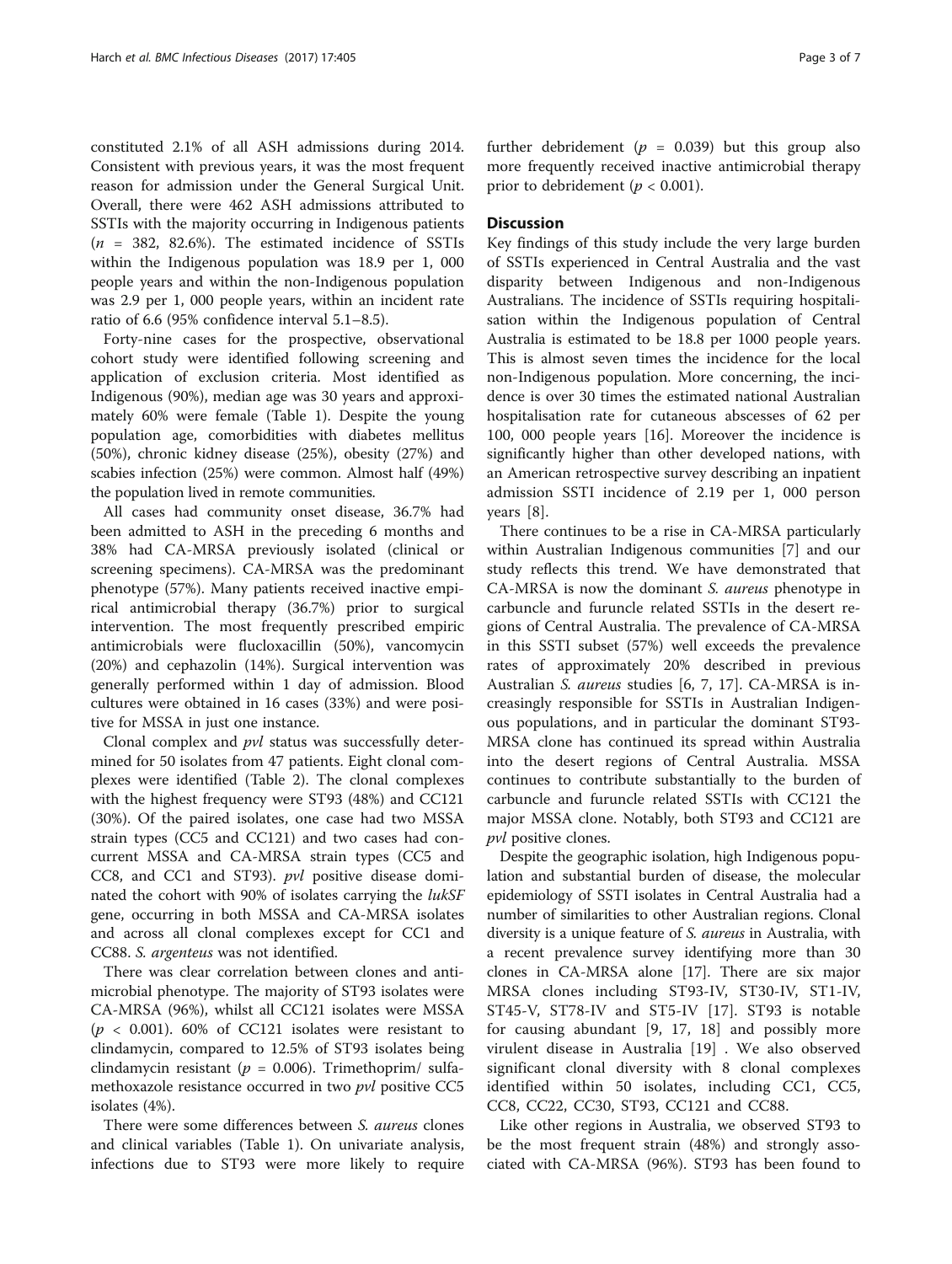| <b>ROUG I</b> CONCIDENT OF CITTICAL VALIABLES ATTU-3, UNICUS CIONAL COMPICACS<br>Variable | Overall $n = 49$<br>n $(\%^a)$ , median (IQR) | At least one isolate<br>ST93 $n = 24$<br>n (%), median (IQR) | At least one isolate<br>$CC121 n = 15$<br>n (%), median (IQR) | Other clonal<br>complexes $n = 10$<br>n (%), median (IQR) |
|-------------------------------------------------------------------------------------------|-----------------------------------------------|--------------------------------------------------------------|---------------------------------------------------------------|-----------------------------------------------------------|
| Demographics                                                                              |                                               |                                                              |                                                               |                                                           |
| Ethnicity: Indigenous                                                                     | 44 (89.8)                                     | 22 (91.7)                                                    | 14 (93.3)                                                     | 8 (80.0)                                                  |
| Gender: Female                                                                            | 29 (59.2)                                     | 12 (50.0)                                                    | 9(60.0)                                                       | 8 (80.0)                                                  |
| Age (years)                                                                               | 30.0 [10.0, 46.0]                             | 28.5 [11.2, 47.0]                                            | 34.0 [24.5, 45.5]                                             | 20.5 [4.5, 42.2]                                          |
| Residence                                                                                 |                                               |                                                              |                                                               |                                                           |
| Town camp                                                                                 | 12 (24.5)                                     | 6(25.0)                                                      | 4(26.7)                                                       | 2(20.0)                                                   |
| Remote community                                                                          | 24 (49.0)                                     | 12 (50.0)                                                    | 6(40.0)                                                       | 6(60.0)                                                   |
| Prison                                                                                    | 1(2.0)                                        |                                                              | 1(6.7)                                                        |                                                           |
| Visitor                                                                                   | 2(4.1)                                        | 1(4.2)                                                       |                                                               | 1(10.0)                                                   |
| House in Alice Springs                                                                    | 10(20.4)                                      | 5(20.8)                                                      | 4(26.7)                                                       | 1(10.0)                                                   |
| Co-morbidities                                                                            |                                               |                                                              |                                                               |                                                           |
| Diabetes mellitus                                                                         | 22 (44.9)                                     | 12(50.0)                                                     | 6(40.0)                                                       | 4(40.0)                                                   |
| Chronic kidney disease                                                                    | 12 (24.5)                                     | 6(25.0)                                                      | 3(20.0)                                                       | 3(30.0)                                                   |
| Haemodialysis                                                                             | 2(4.1)                                        | 2(8.3)                                                       | 0(0.0)                                                        | 0(0.0)                                                    |
| Excess alcohol use                                                                        | 6(12.2)                                       | 3(12.5)                                                      | 2(13.3)                                                       | 1(10.0)                                                   |
| Obesity (BMI $\geq$ 30)                                                                   | 13 (26.5)                                     | 3(12.5)                                                      | 7(46.7)                                                       | 3(30.0)                                                   |
| Cardiac failure                                                                           | 6(12.2)                                       | 2(8.3)                                                       | 3(20.0)                                                       | 1(10.0)                                                   |
| Ischaemic heart disease                                                                   | 4(8.2)                                        | 2(8.3)                                                       | 1(6.7)                                                        | 1(10.0)                                                   |
| Scabies                                                                                   | 12 (24.5)                                     | 5(20.8)                                                      | 4(26.7)                                                       | 3(30.0)                                                   |
| Asthma                                                                                    | 5(10.2)                                       | 1(4.2)                                                       | 1(6.7)                                                        | 3(30.0)                                                   |
| Healthcare exposure                                                                       |                                               |                                                              |                                                               |                                                           |
| Admission in previous 6 months                                                            | 18 (38.3)                                     | 9(39.1)                                                      | 5(33.3)                                                       | 4(44.4)                                                   |
| Previous CA- MRSA                                                                         | 18 (38.3)                                     | 10(43.5)                                                     | 3(20.0)                                                       | 5(55.6)                                                   |
| Clinical presentation                                                                     |                                               |                                                              |                                                               |                                                           |
| Size (cm)                                                                                 | 4.0 [3.0, 5.0]                                | 4.0 [2.5, 5.0]                                               | 4.0 [3.0, 6.0]                                                | 5.5 [3.5, 9.0]                                            |
| Duration (days)                                                                           | 5.0 [2.0, 7.0]                                | 5.5 [3.2, 7.0]                                               | 4.0 [2.0, 6.5]                                                | 3.0 [2.0, 7.0]                                            |
| Site of infection                                                                         |                                               |                                                              |                                                               |                                                           |
| Head & neck                                                                               | 8(16.3)                                       | 5(20.8)                                                      | 3(20.0)                                                       |                                                           |
| Upper limb                                                                                | 9(18.4)                                       | 7(29.2)                                                      | 1(6.7)                                                        | 1(10.0)                                                   |
| Torso                                                                                     | 6(12.2)                                       | 3(12.5)                                                      | 13.3(2)                                                       |                                                           |
| Buttock/groin/thigh                                                                       | 12 (24.5)                                     | 6(25.0)                                                      | 2(13.3)                                                       | 1(10.0)                                                   |
| Lower leg                                                                                 | 11(22.4)                                      | 2(8.3)                                                       | 26.7(4)                                                       | 3(30.0)                                                   |
| Multiple                                                                                  | 3(6.1)                                        | 1(4.2)                                                       | 13.3(2)                                                       | 5(50.0)                                                   |
| Treatment                                                                                 |                                               |                                                              |                                                               |                                                           |
| Time to surgery (days)                                                                    | $1.0$ [1.0, 1.0]                              | $1.0$ [1.0, 1.0]                                             | $1.0$ [1.0, 1.0]                                              | $1.0$ [1.0, 1.0]                                          |
| Antimicrobials prior surgery                                                              |                                               |                                                              |                                                               |                                                           |
| Inactive                                                                                  | 18 (36.7)                                     | 13 (54.2)                                                    |                                                               | 5(50.0)                                                   |
| Active                                                                                    | 30 (61.2)                                     | 10(41.7)                                                     | 15 (100.0)                                                    | 5(50.0)                                                   |
| Planned oral antibiotic duration (days)                                                   | 7.0 [2.0, 7.0]                                | 6.5 [3.2, 7.0]                                               | 5.0 [0.0, 7.0]                                                | 7.0 [5.5, 7.0]                                            |
| Clinical outcomes                                                                         |                                               |                                                              |                                                               |                                                           |
| Length of stay (days)                                                                     | 3.0 [2.0, 7.0]                                | 3.0 [3.0, 6.0]                                               | $2.0$ [2.0, 6.5]                                              | 3.0 [2.2, 7.0]                                            |
| Progression to deep structures                                                            | 5(11.9)                                       | 3(15.0)                                                      | 0(0.0)                                                        | 2(25.0)                                                   |

<span id="page-4-0"></span>Table 1 Correlation of clinical variables and S. aureus clonal complexes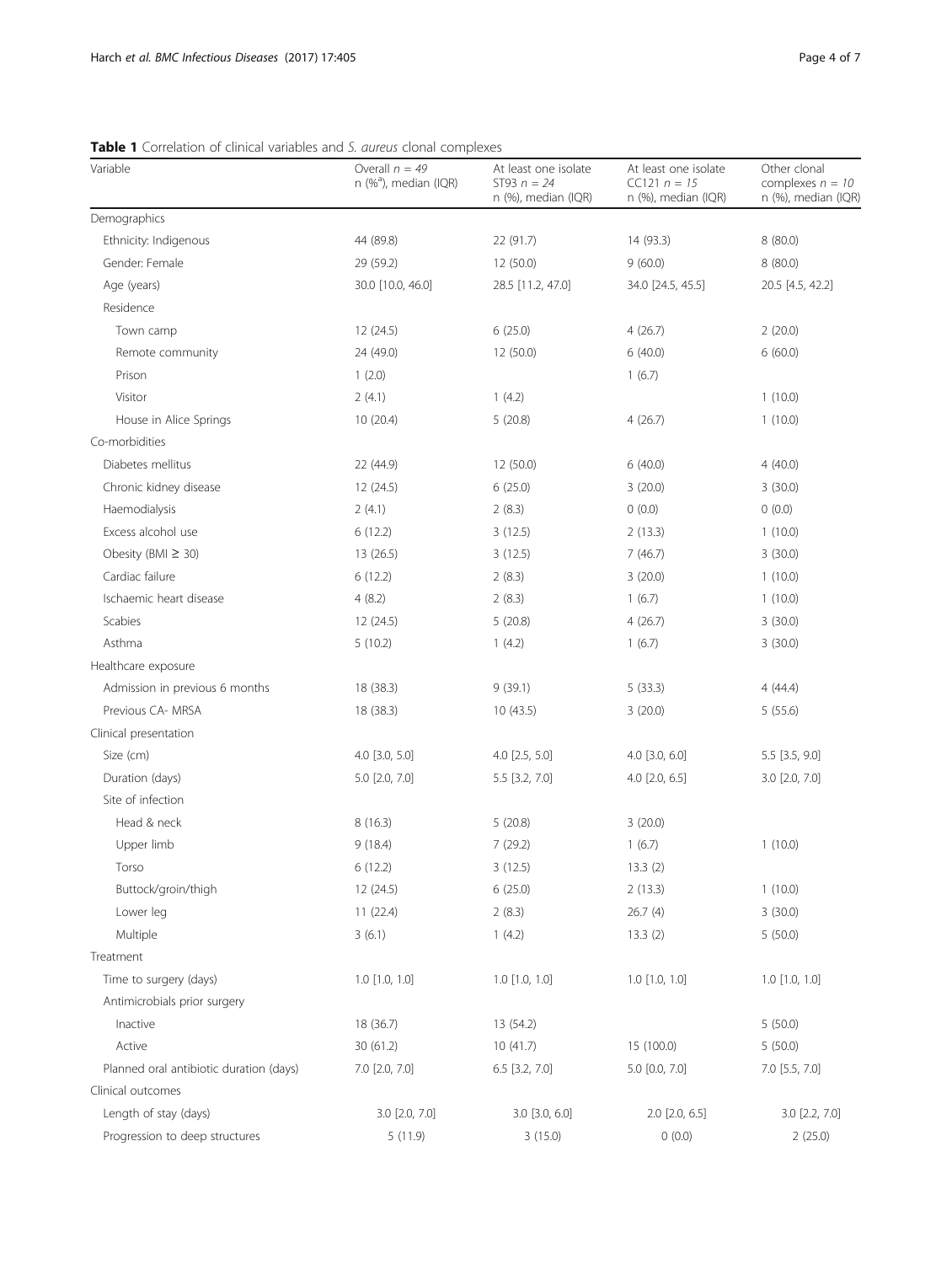| Secondary infection                      | (2.5)    | 0(0.0)    | 1(7.7)  | 0(0.0)  |
|------------------------------------------|----------|-----------|---------|---------|
| Return to theatre                        | 6(12.5)  | 6(26.1)   | 0(0.0)  | 0(0.0)  |
| Readmission within 30 days               | 4(8.3)   | 2(8.7)    | 2(13.3) | 0(0.0)  |
| Unscheduled medical review               | 8(21.1)  | 4(23.5)   | 2(15.4) | 2(25.0) |
| Repeat antibiotics required              | 10(26.3) | 3(17.6)   | 6(46.2) | 1(12.5) |
| Antimicrobial susceptibility             |          |           |         |         |
| Methicillin resistance                   | 28(57.1) | 23 (95.8) | 0(0.0)  | 5(50.0) |
| Clindamycin resistance                   |          | 3(12.5)   | 9(60.0) |         |
| Trimethoprim/sulfamethoxazole resistance |          | 0(0.0)    | 0(0.0)  |         |
|                                          |          |           |         |         |

<span id="page-5-0"></span>**Table 1** Correlation of clinical variables and S. aureus clonal complexes (Continued)

<sup>a</sup>Calculation of percentages takes into account missing data points

hyperexpress the exotoxin α-haemolysin which enhances the virulence of the clone, particularly in SSTIs [\[20](#page-7-0)]. The high virulence and expression of α-haemolysin in ST93 may be a driving factor in the substantial burden of disease seen in Central Australia [\[19](#page-7-0)–[21\]](#page-7-0).

Following ST93, the next major clone was CC121 (30%), which was exclusively methicillin-susceptible. The association of CC121 with SSTI is consistent with the international literature and CC121 is phenotypically usually MSSA [\[22](#page-7-0)]. The molecular epidemiology of MSSA infections has been studied in less detail than CA-MRSA [\[23](#page-7-0)], but CC121 is commonly associated with SSTIs in Australia. However, the high prevalence of CC121 in our study (30%) is greater than that reported elsewhere in the Northern Territory 'Top End' and metropolitan centers [\[9](#page-7-0), [18](#page-7-0)], and may be a unique feature of the Central Australian region.

The absence of *S. argenteus* is an interesting finding of this study and key difference to other Australian regions. S. argenteus was initially reported in the Northern Territory 'Top End' [[9, 24](#page-7-0)], but it is now clear it has a global distribution [\[10](#page-7-0)]. The clinical niche of S. argenteus appears to differ from S. aureus [[21\]](#page-7-0). S. argenteus may have less of a predilection to

Table 2 S. aureus isolates: Frequency of clonal complexes and carriage of pvl and mecA genes

|                    | Clonal complex<br>n(%) | pvl positive<br>n (%) | mecA positive<br>n (%) |
|--------------------|------------------------|-----------------------|------------------------|
| Overall $(n = 50)$ |                        | 45 (90.0)             | 28 (56.0)              |
| CC <sub>1</sub>    | 1(2.0)                 | 0(0)                  | 0(0)                   |
| CC <sub>5</sub>    | 4(8.0)                 | 3(75.0)               | 3(75.0)                |
| CC <sub>8</sub>    | 3(6.0)                 | 1(33.3)               | 1(33.3)                |
| CC22               | 1(2.0)                 | 1(100.0)              | 0(0)                   |
| CC30               | 1(2.0)                 | 1(100.0)              | 1(100.0)               |
| <b>ST93</b>        | 24 (48.0)              | 24 (100.0)            | 23 (95.8)              |
| CC121              | 15(30.0)               | 15 (100.0)            | 0(0)                   |
| CC88               | 1(2.0)                 | 0(0)                  | 0(0)                   |

cause abscesses and furuncles and further studies of noncomplicated SSTI will be required to determine whether S. argenteus is truly absent from Central Australia.

The dominance of *pvl* positive *S. aureus* isolates (90%) may be contributing to the very high incidence of abscess related SSTIs in Central Australia [[9](#page-7-0)] and is notable for two reasons. Firstly, it was widespread in both MSSA and CA-MRSA isolates. The association between PVL and abscess related SSTIs is well described [\[25](#page-7-0)], however the prevalence of *pvl* in our cohort was substantially higher than in other Australian urban settings (MSSA 15%, CA-MRSA 42%) [[18\]](#page-7-0) and the Northern Territory Top End (MSSA 40%, CA-MRSA 54%). Secondly, the presence of  $pvl$  appears to have limited impact on clinical outcomes following surgical intervention. Controversy continues regarding the pathogenic role of PVL, with laboratory and animal model data suggesting it is not a major virulence factor [[26](#page-7-0), [27\]](#page-7-0). In our study, detailed clinical outcome comparisons were limited by the small number of  $pvl$  negative cases (10%). Despite this, most patients achieved good clinical outcomes with only one episode of bacteraemia and a minority experiencing progression to deep tissue structures (12%) and secondary infection (2.5%). It was not possible to determine if these complications were related to the presence of pvl or a delay in presentation to healthservices or poor wound care upon discharge. Therefore, we believe the typical rapid response to surgical intervention observed in our study provides further support to the findings of Shallcross et al. that provided 'appropriate surgical treatment and the correct antibiotics' are received, PVL appears to have little impact on clinical outcomes [\[25](#page-7-0)].

Patients with CA-MRSA frequently received inactive empiric antimicrobial therapy with antibiotic prescription often in accordance with the Australian Therapeutic Guidelines recommendation of di/flucloxacillin for empirical therapy [[28\]](#page-7-0). It follows then that infections due to ST93 were more likely to receive inactive antimicrobials compared to CC121 related infections (54.2% vs 100%,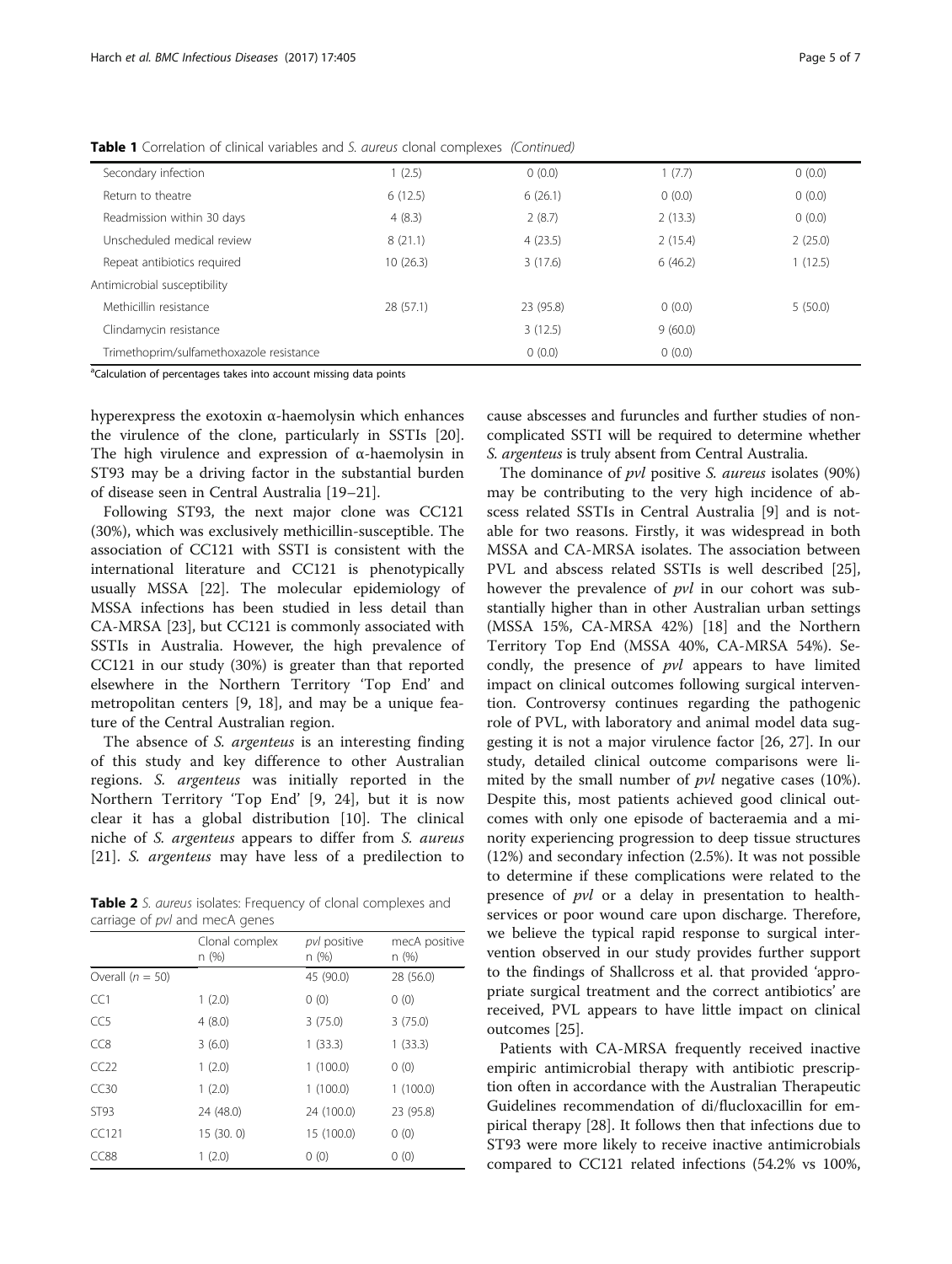$p < 0.001$ ). More importantly, all cases requiring further debridement ( $n = 6$ ) were ST93 ( $p = 0.039$ ) and 50% of these received inactive empiric antimicrobials. The high rates of CA-MRSA and potential impact on clinical outcomes lead us now to recommend the empiric use of vancomycin for patients in Central Australia presenting with SSTIs requiring surgical management. Trimethoprim-sulfamethoxazole may be a preferred empiric oral agent given the high rates of observed clindamycin resistance (32%) and dosing ease.

Associations between clonal complexes and antibiograms were noteworthy. Clindamycin resistance occurred in 32% of isolates, substantially higher than previous studies [\[17\]](#page-7-0). There was also a significant difference in clindamycin resistance between the major strains CC121 (60%) and ST93 (12.5%),  $p = 0.006$ . The impact on antimicrobial prescribing is attenuated by CC121 isolates being exclusively MSSA but this highlights the evolution to a more broadly resistance antibiogram. The rise in clindamycin resistance may be driven by high use of macrolide antibiotics in Indigenous communities of Central Australia, typically indicated for Chlamydia trachomatis or chronic suppurative lung disease.

There are now reports of resistance to trimethoprimsulfamethoxazole in CC5 strains from Indigenous communities in the neighboring jurisdiction of Western Australia [[29\]](#page-7-0). We found two CC5 trimethoprimsulfamethoxazole resistant MRSA strains that were also pvl positive. Therefore, ongoing surveillance for changes in resistance and clonal patterns of S. aureus are required to update prescribing recommendations.

This study is limited by its observational design with reliance on coding data to determine SSTI incidence rates and retrieval of clinical data from medical records. It was not possible to obtain ABS population data for the entire ASH catchment given it includes partial Local Government Areas of Western Australia, South Australia and Queensland. Consequently, the population incidence rate may be overestimated. Correlation of the estimated ASH catchment population of 60, 000 with 44% identifying as Indigenous determines an incidence of SSTIs within the Indigenous population as 14.5 per 1, 000 people years and within the non-Indigenous population as 2.4 per 1000 people years.

The small sample size of cases, microbiological isolates and patients with PVL negative disease is the major limitation of this study and prevented detailed molecular and clinical correlations. Similarly, our sampling occurred over 1 month and if seasonal variation was present, we would not have identified this. Review of the geographic distribution of clonal complexes was not possible due to use of broad residential categories and the highly mobile nature of the local Indigenous population. Given asymptomatic patients colonized

with pvl positive S. aureus were not included, associations with pvl positivity and clinical disease are only epidemiological in nature and not causal. Other recognized S. aureus virulence factors such as α-haemolysin were not assessed.

# **Conclusions**

In conclusion, we observed extremely high rates of complicated SSTIs requiring hospitalization in Central Australia, with the Indigenous population disproportionately affected. Detailed review of the molecular epidemiology of carbuncle and furuncle related SSTIs revealed the dominance of two clones ST93-MRSA and CC121-MSSA. These two virulent clones both possess the *pvl* gene but the impact of PVL toxin on clinical outcomes remains uncertain. The prevalence of CA-MRSA continues to rise locally, with significant ramifications for antimicrobial prescribing. Empiric intravenous vancomycin or oral trimethoprim-sulfamethoxazole is recommended for this population when antimicrobial therapy is indicated. Prompt surgical intervention remains the cornerstone of treatment. Further studies correlating clonal complex type, asymptomatic pvl carriage as well as the presence of other virulence factors will help improve our understanding of the pathogenesis of SSTIs.

#### Abbreviations

ABS: Australian Bureau of Statistics; ASH: Alice Springs Hospital; CA-MRSA: Community-associated methicillin-resistant Staphylococcus aureus; DRG: Diagnosis-related group; HRM: High resolution melting (analysis); mMRSA: Multi-resistant methicillin-resistant Staphylococcus aureus; MSSA: Methicillin-susceptible Staphylococcus aureus; PCR: Polymerase chain reaction; Pvl: Panton Valentine leucocidin (gene); PVL: Panton Valentine leucocidin (toxin); SSTIs: Skin and soft tissue infections

#### Acknowledgements

Philip Giffard Menzies School of Health Research, Darwin and James McLeod Microbiology Department, Alice Springs Hospital for assistance with handling of microbiological isolates.

Jacob Jacob, Head of General Surgical Unit, Alice Springs Hospital for assistance with case identification.

Stephen E Lane: Barwon Health, Geelong, Victoria for assistance with statistical analysis.

#### Funding

No external financial support was received for this work.

#### Availability of data and materials

The datasets used and/or analysed during the current study are available from the corresponding author on reasonable request.

#### Authors' contributions

SAJH Study design, acquisition of data, analysis of data and preparation of manuscript. EM. Study design and review of manuscript. SYCT Study design, acquisition of data, analysis of data and review of manuscript. DCH Acquisition of data and review of manuscript. JW. Acquisition of data and review of manuscript. EA Study design, analysis of data and review of manuscript. SH Study design, analysis of data and review of manuscript. All authors read and approved the final manuscript.

#### Competing interests

Steven Y C Tong: Member on Editorial Board (Associate Editor), BMC Infectious Diseases.